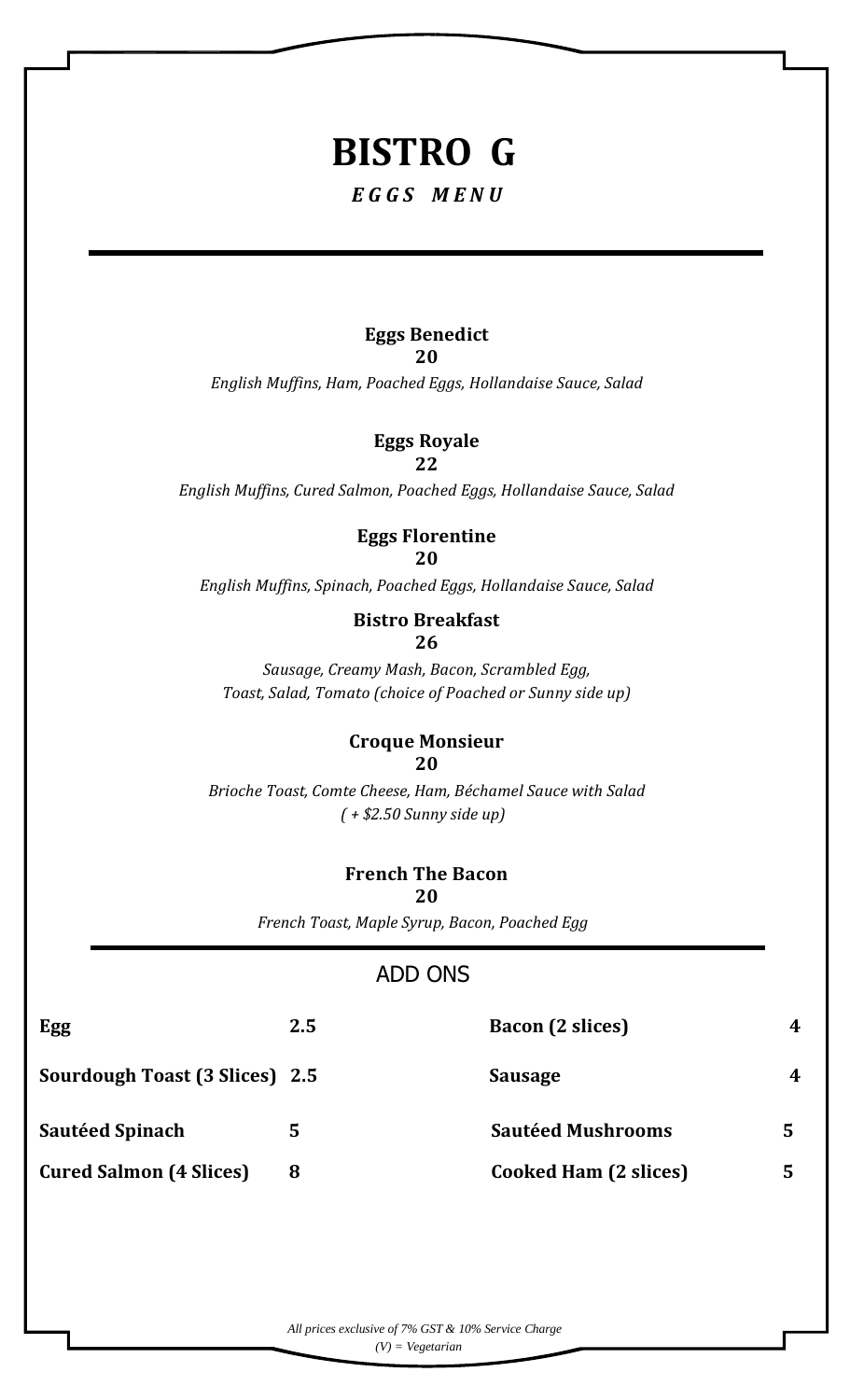# **BISTRO G**

# STARTER | SHARING

| <b>Bistro G Platter</b>                                                         |       |
|---------------------------------------------------------------------------------|-------|
| Rillette, Ham, Chorizo, Pickles, Sourdough Toast, Assorted Cheese, nuts, fruits | 24/48 |
| <b>Sourdough</b> (Served with Homemade butter)                                  | 12    |
| (Charcoal Pepper, Paprika Parmesan, Salted Butter)                              |       |
| <b>French Onion Soup</b>                                                        | 20    |
| Caramelized Onions, Comté cheese, Dark Sourdough                                |       |
| Lobster Bisque                                                                  | 22    |
| Crabmeat, Tomato, White Wine                                                    |       |
| <b>Caesar Salad</b>                                                             | 24    |
| Choice of (Smoked Salmon, Grilled Chicken)                                      |       |
| <b>Duck Confit Salad</b>                                                        | 24    |
| Warm Duck Confit Leg, Bacon, Poached Egg, Croutons                              |       |
| <b>Porky Bites</b>                                                              | 20    |
| Crispy Pork Belly, Homemade Spicy Dip                                           |       |
| <b>Trio Dips</b>                                                                | 15    |
| Anchovy Garlic, Smokey Tomato Chorizo, Eggplant Cream, Pita Bread               |       |
| Escargot (6pcs / 12pcs)                                                         | 16/24 |
| Parsley, Garlic Butter                                                          |       |
| <b>Seabass Milanese (For 2 pax)</b>                                             | 48    |
| Colbert Condiments, Lemon, Bird's Eye Chili, Salad                              |       |

## **GALETTE**

#### **Smoked Salmon**

**26**

*Smoked Salmon, Sous Vide Egg, Cream Cheese, Tomato, Spinach*

#### **Ham & Cheese**

**24**

*Cooked Ham, Bechamel, Emmental Cheese*

## **Tomato & Mozzarella (V)**

 **22**

*Tomato, Pesto, Sous Vide Egg, Arugula*

## **Chocolate Salted Caramel with Vanilla Ice Cream 16**

**Yuzu Caramel with Vanilla Ice Cream 16**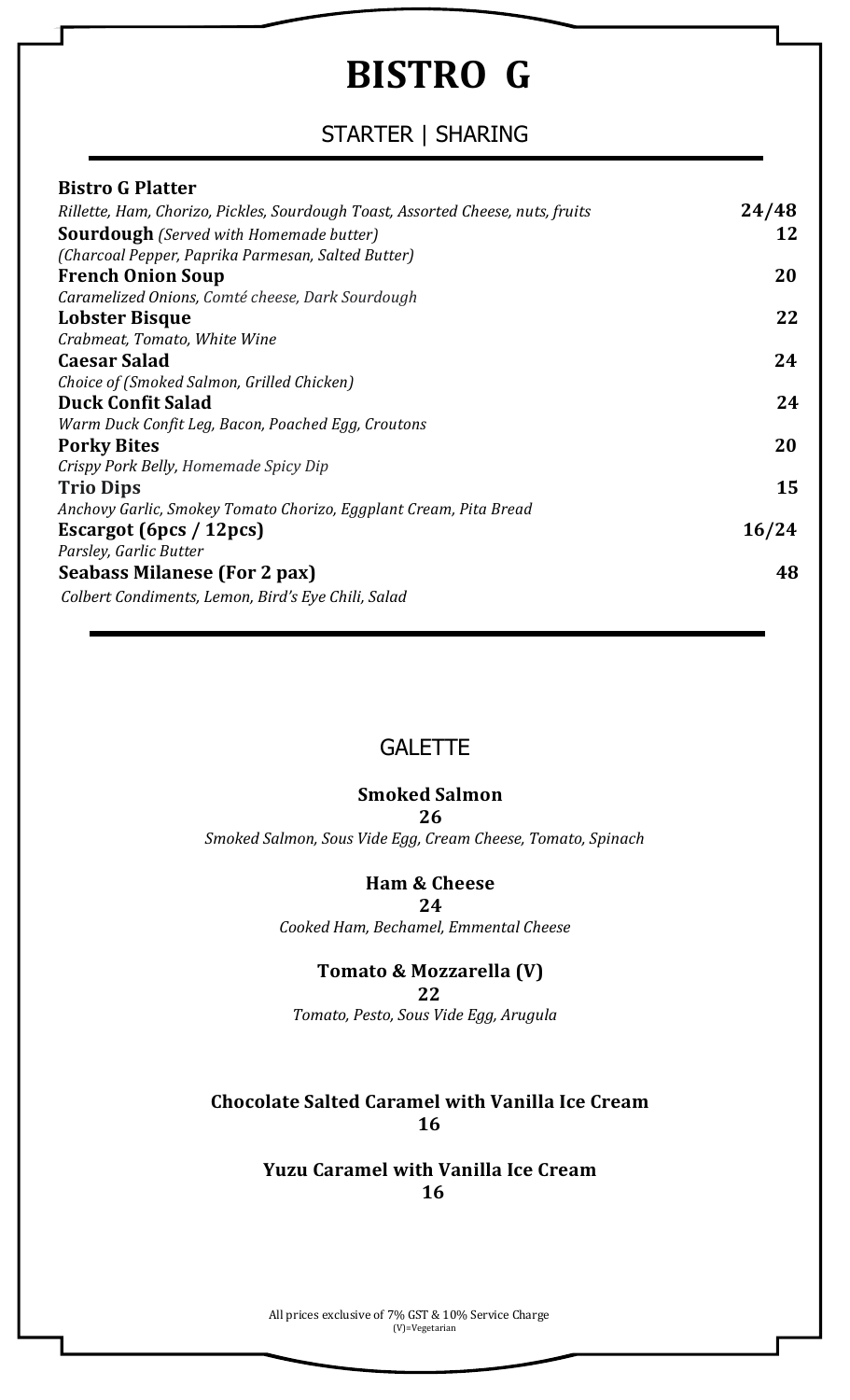## PIZZA | PASTA | SANDWICHES

*Pizza Dough: 100% Traditional Italian Biga-Style @ 48-Hour Fermentation*

**Margherita Pizza (V) 22**

*Tomato Sauce, M*ozzarella, Basil

#### **Spicy Pepperoni Pizza 24**

*Tomato Sauce, Pepperoni, Mozzarella*

#### **Ham and Arugula Pizza**

**24** *Tomato Sauce, Mozzarella*, *Ham, Arugula*

#### **Truffle Mushroom Pizza (V)**

**26**

*Truffle Paste, Assorted Mushrooms*, *Mozzarella*

## **Aglio Olio Spaghetti**

**20**

*Garlic, Chilli*, Parsley

**(Add Chicken +4 | Add Shrimp +4 | Add Mushrooms +4)**

#### **Duck Confit Pasta**

**22**

*Tagliatelle, Duck Confit, Crispy Skin*, Mushrooms

#### **Royan Ravioli Pasta**

**24**

*Tomato Cream, Arugula, Parsley*

#### **Croque Monsieur 20**

*Brioche Toast, Comte Cheese, Ham, Béchamel Sauce with Salad (+ \$2.50 Sunny side up)*

#### **Chicken Katsu Burger**

#### **22**

*Chicken katsu, Special sauce, Nacho cheese, Demi- Brioche Bun, Fries*

#### **Beef Burger**

#### **24**

*Beef Patty, Cheddar, Pickles, Demi-Brioche Bun, Fries, Special Sauce*

## **Pastrami Sandwich**

#### **28**

*10hrs smoked Beef Brisket, Sourdough, Sauerkraut, Fries*

#### **(OPTION: FRIES CHANGE TO TRUFFLE FRIES +4)**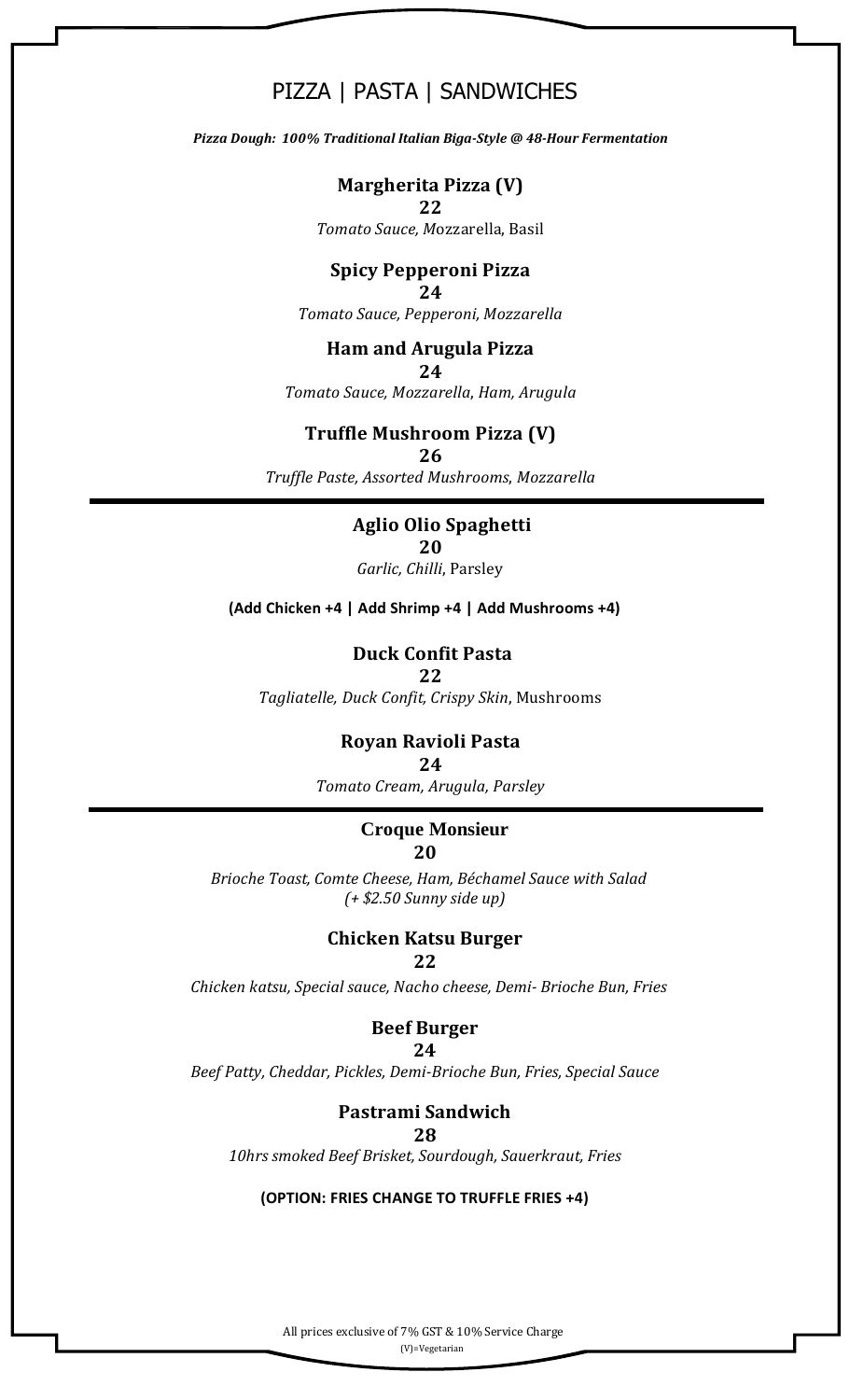## MAINS

#### **Steak & Fries**

**26** *Flank Steak, Black pepper sauce, Fries*

#### **Australian Lamb Rack**

**36**

*Harissa, Cous Cous, Cucumber*

### **Duck Confit**

**32**

*Smoked Bacon, Mash Potatoes, Salad, Shallot Red Wine* 

### **Beef Wellington**

**38**

*Mushroom Duxelle, Sundried Tomato, Herbs, Red Wine Reduction*

## **Kurobuta**

**36**

*Kurobuta Pork, Capers, Cornichon, Roasted Potato, Shallot Red Wine*

## SIDES

| <b>Creamy Mash</b>                | h   | <b>Fries</b>             | 8  |
|-----------------------------------|-----|--------------------------|----|
| <b>Sourdough Toast (3 Slices)</b> | 2.5 | <b>Truffle Fries</b>     | 12 |
| <b>Sautéed Spinach</b>            | 8   | <b>Sautéed Mushrooms</b> | 10 |